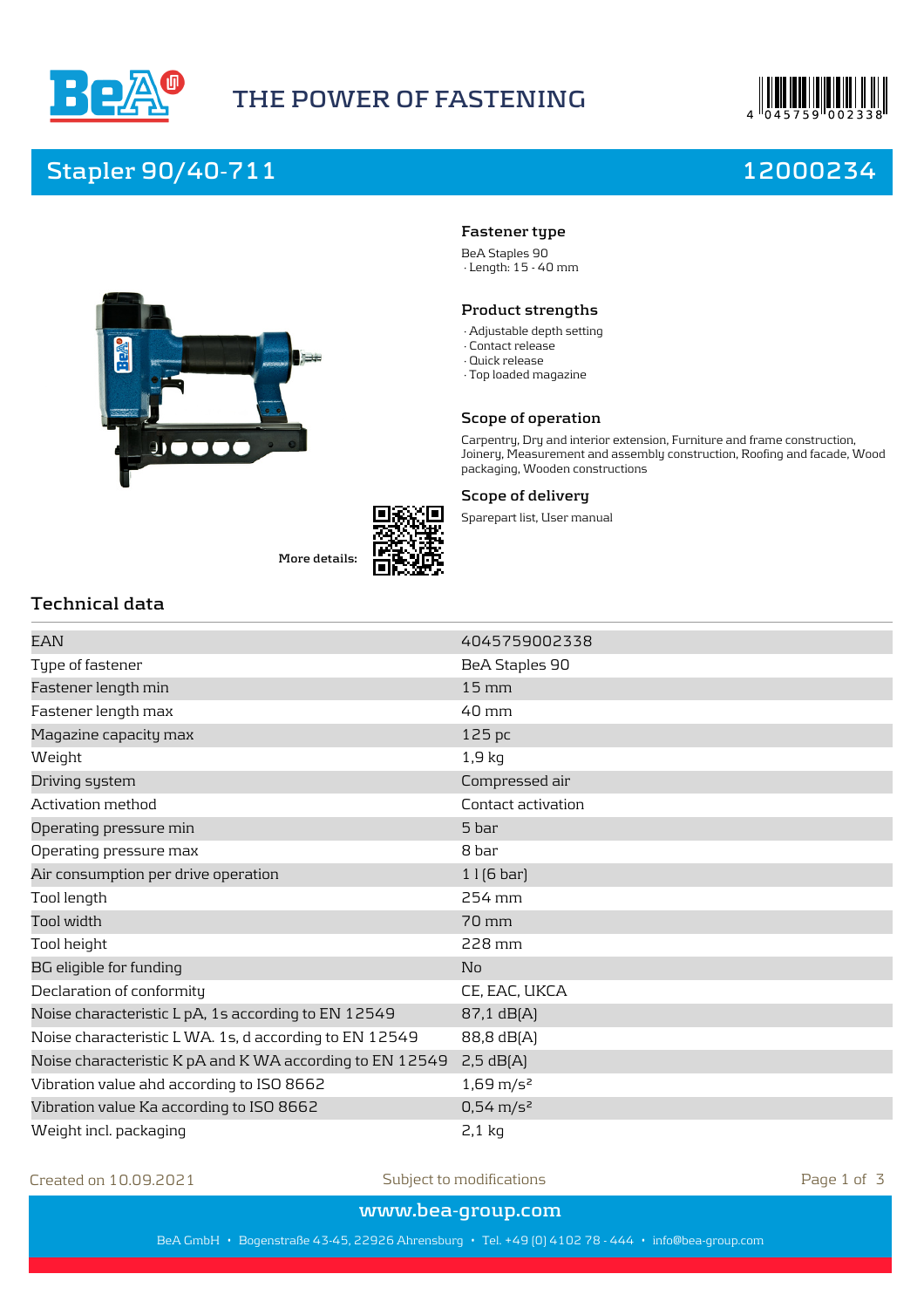**Stapler 90/40-711 12000234**

# Related fastener



BeA Staples 90 · Length: 15 - 40 mm

| Item No. | Length             | Point type      | Material                                         |
|----------|--------------------|-----------------|--------------------------------------------------|
| 10000309 | 25 mm              | Chisel point    | Stainless Steel, [AISI 316, EN grade 1.4401, A4] |
| 10000330 | 35 mm              | Chisel point    | Stainless Steel, [AISI 316, EN grade 1.4401, A4] |
| 10001411 | $15 \,\mathrm{mm}$ | Chisel point    | Steel, galvanized, hard                          |
| 10001414 | 25 mm              | Chisel point    | Steel, galvanized, hard                          |
| 10001416 | 30 mm              | Chisel point    | Steel, galvanized, hard                          |
| 10001417 | 32 mm              | Chisel point    | Steel, galvanized, hard                          |
| 10001418 | 35 mm              | Chisel point    | Steel, galvanized, hard                          |
| 10001419 | 38 mm              | Chisel point    | Steel, galvanized, hard                          |
| 10001420 | 40 mm              | Chisel point    | Steel, galvanized, hard                          |
| 10002643 | $15 \,\mathrm{mm}$ | Chisel point    | Steel, galvanized                                |
| 10002644 | $18 \,\mathrm{mm}$ | Chisel point    | Steel, galvanized                                |
| 10002646 | 25 mm              | Chisel point    | Steel, galvanized                                |
| 10002648 | 30 mm              | Chisel point    | Steel, galvanized                                |
| 10002649 | 32 mm              | Chisel point    | Steel, galvanized                                |
| 10002650 | 35 mm              | Chisel point    | Steel, galvanized                                |
| 10002651 | 38 mm              | Chisel point    | Steel, galvanized                                |
| 10002652 | 40 mm              | Chisel point    | Steel, galvanized                                |
| 10002946 | $21$ mm            | Chisel point    | Steel, galvanized                                |
| 10003179 | 28 mm              | Chisel point    | Steel, galvanized                                |
| 10003460 | 21 mm              | Divergent point | Stainless Steel (AISI 304, EN grade 1.4301, A2)  |
| 10004412 | $15 \,\mathrm{mm}$ | Chisel point    | Steel, galvanized                                |
| 10004413 | $18 \,\mathrm{mm}$ | Chisel point    | Steel, galvanized                                |
| 10004414 | 21 mm              | Chisel point    | Steel, galvanized                                |
| 10004415 | 25 mm              | Chisel point    | Steel, galvanized                                |
| 10004416 | 28 mm              | Chisel point    | Steel, galvanized                                |
| 10004417 | 32 mm              | Chisel point    | Steel, galvanized                                |
| 10004418 | 38 mm              | Chisel point    | Steel, galvanized                                |
| 10005081 | 32 mm              | Chisel point    | Steel, galvanized, hard                          |

Created on 10.09.2021 Subject to modifications Page 2 of 3

**www.bea-group.com**

BeA GmbH • Bogenstraße 43-45, 22926 Ahrensburg • Tel. +49 (0) 4102 78 - 444 • info@bea-group.com